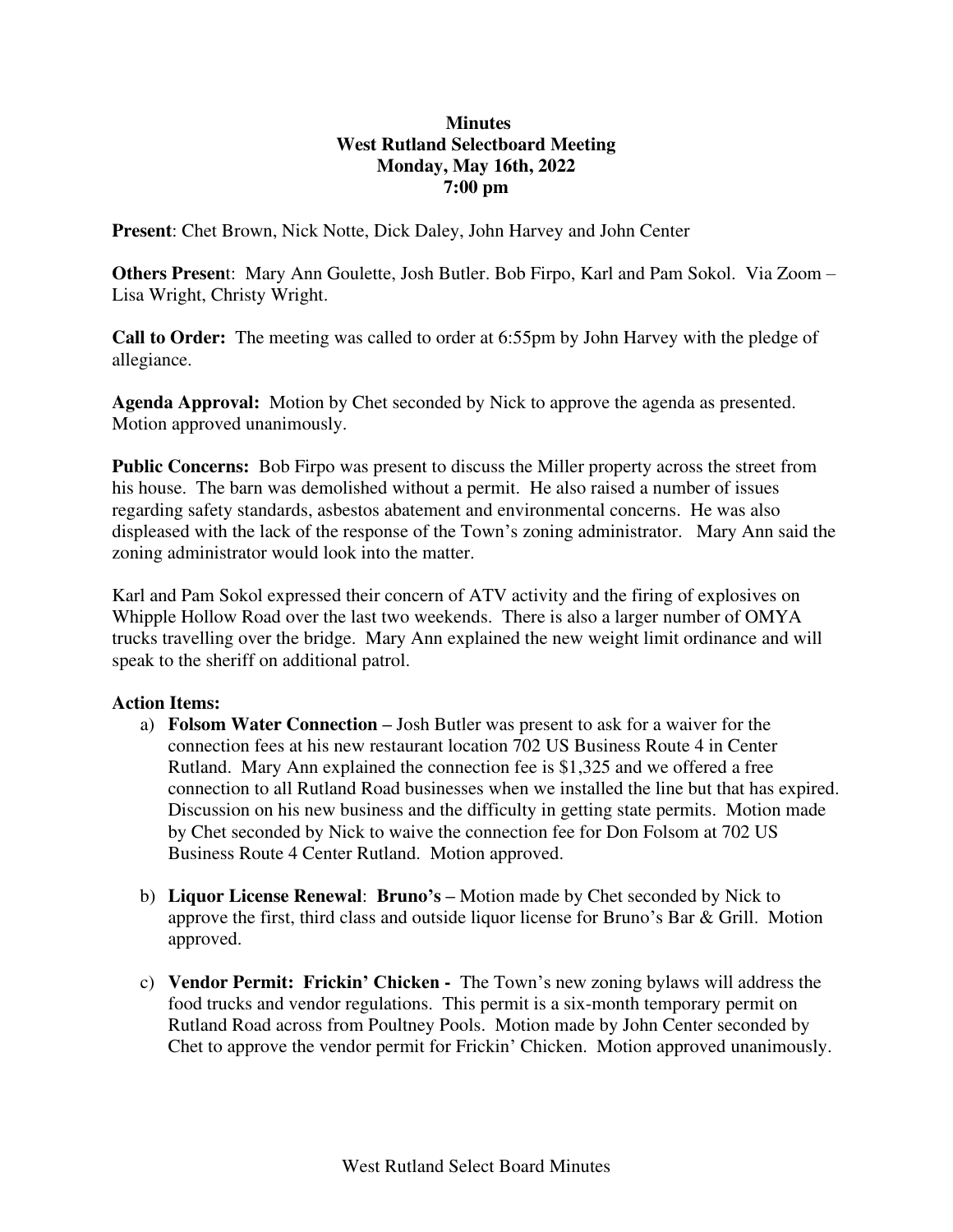- **d) Award Paving Bid**  Roads to be paved include two sections on Pleasant Street and milling and filling Meadow Lane. 3 bids received Pike Industries at \$177,518, Fuller Sand & Gravel at \$135,794 and Wilk Paving \$123,575. Motion made by Chet seconded by John Center to award the 2022 paving bid to Wilk Paving at \$123,575. Motion approved. Note two manholes need to be adjusted near Nick's house.
- **e) Award Crack Seal Bid –** We have approximately 7 miles of roads to complete. It's approximately one day per mile at \$4500 a day. Mary Ann is waiting for one more quote and we need to schedule it soon for this summer. Motion made by Chet seconded by Nick to spend up to \$30,000 for crack sealing. Motion approved. Sean has arranged a crack sealing demonstration in town as part of the highway foreman meeting.
- **f) MPM Agreement with RRPC –** As part of the State grant agreement we need to hire a municipal project manager which is funded with the grant. Steffanie Bourque from the RRPC will represent us for the contract price of \$35,697.81.Motion made by Chet seconded by Nick. Motion approved.
- **g) Appoint Otter Creek CUD representative**  Mary Ann has been representing us. Fiber is being installed throughout town and we have very few underserved households. Our needs have been met.

## **Discussion Items:**

- **a) Rutland County Dispatch Center –** The VT State Police is discontinuing dispatching for municipal agencies including police, fire and rescue. An advisory committee is being formed to discuss future plans. Motion made by Chet seconded by Dick to appoint Michael Skaza as our designee to represent West Rutland on the Rutland County Regional Dispatch Center advisory board. Motion approved.
- **b) Sheriff's contract** Mary Ann provided the board with the current sheriff's contract which is due to expire on June  $30<sup>th</sup>$ . She also provided a sample work schedule with Proctor, activity log for the month of April and a summary of hours worked, tickets and fines issued.
- **c) Boardman Hill Solar CPG**  We received notification the project filed for their CPG. Mary Ann reviewed the site plan and aesthetic report.
- **d) Town Manager Report** 
	- **a. Parking lot grant approval –** We received notification we received the Downtown Transportation Fund in the amount of \$225,000 for the municipal parking lot across the street from the Town Hall.
	- **b. School path** the school asked for assistance in developing a pedestrian path around the perimeter of the school grounds. Mary Ann and Sean roughed out some costs of approximately \$15,000 in materials.
	- **c. Carving Studio path –** the carving studio is also at looking at installing a pedestrian path around its sculpture garden. They are wondering if there are any grants or in-kind services the Town can provide. Mary Ann suggested getting a wish list together for ARPA projects and we can gather public input and prioritize the projects.